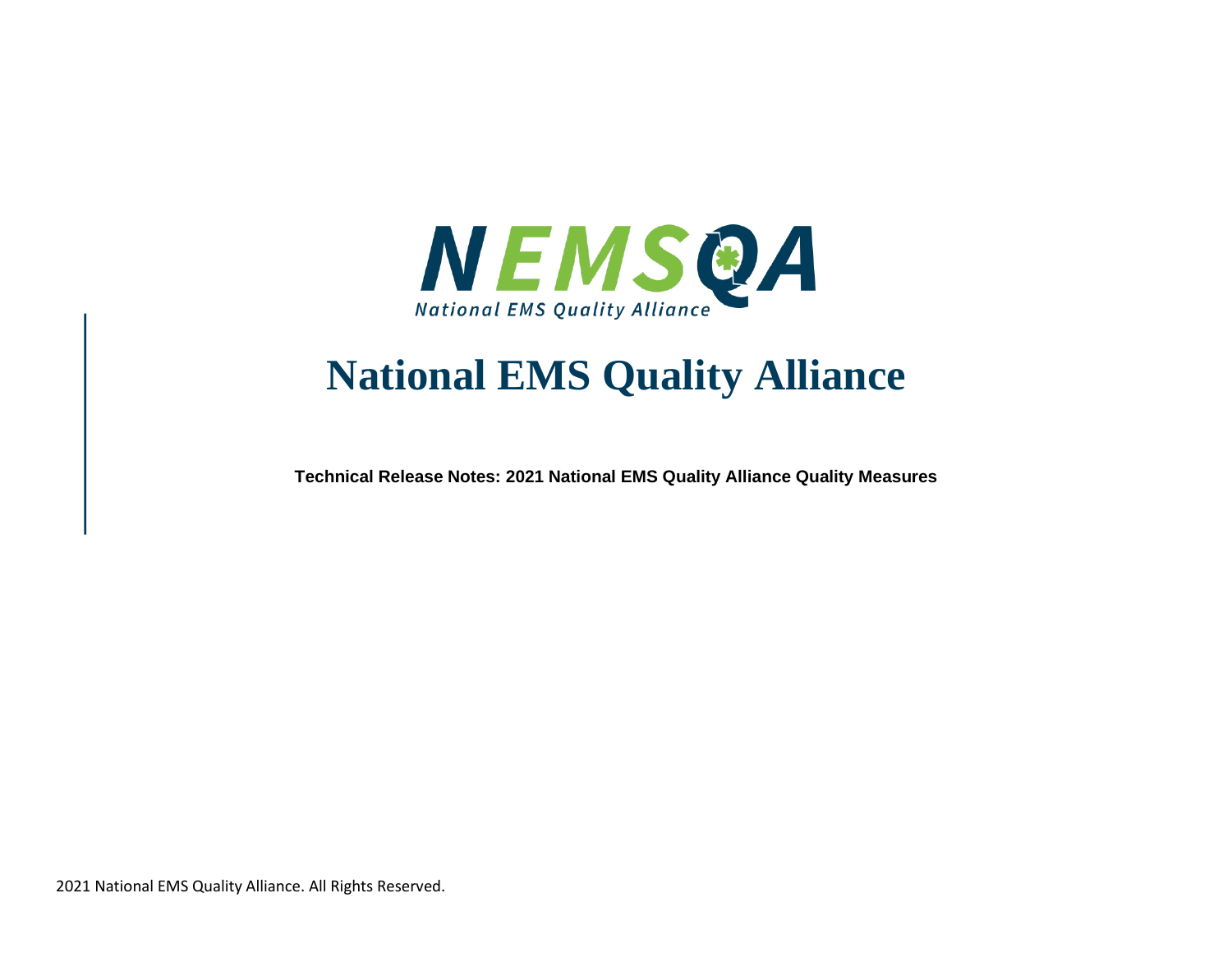|                                | NEMSQA Asthma-01: Administration of Beta Agonist for Asthma (Formerly Pediatrics-02) |                           |                            |                                      |  |
|--------------------------------|--------------------------------------------------------------------------------------|---------------------------|----------------------------|--------------------------------------|--|
| <b>Technical Release Notes</b> | <b>Type of TRN</b>                                                                   | <b>Measure Section</b>    | <b>Source of Change</b>    | <b>Details</b>                       |  |
| Measure ID Change              | Measure ID                                                                           | Measure ID                | <b>Substantive Measure</b> | Measure ID changed from              |  |
|                                |                                                                                      |                           | Change                     | Pediatrics-02 to Asthma-01 as        |  |
|                                |                                                                                      |                           |                            | measure has been expanded to         |  |
|                                |                                                                                      |                           |                            | include both adult and pediatric     |  |
|                                |                                                                                      |                           |                            | populations.                         |  |
| Measure Name Change            | <b>Measure Name</b>                                                                  | Measure Name              | <b>Substantive Measure</b> | Measure name changed from            |  |
|                                |                                                                                      |                           | Change                     | Administration of Beta Agonist for   |  |
|                                |                                                                                      |                           |                            | Pediatric Asthma to Administration   |  |
|                                |                                                                                      |                           |                            | of Beta Agonist for Asthma as        |  |
|                                |                                                                                      |                           |                            | measure as been expanded to          |  |
|                                |                                                                                      |                           |                            | include both adult and pediatric     |  |
|                                |                                                                                      |                           |                            | populations.                         |  |
| Addition of Initial            | Logic                                                                                | Initial Population        | <b>Measure Developer</b>   | Initial Population added to identify |  |
| Population                     |                                                                                      |                           |                            | all EMS encounters to be evaluated   |  |
|                                |                                                                                      |                           |                            | in the measure.                      |  |
| Expansion of Type of           | Logic                                                                                | <b>Initial Population</b> | <b>Standards Update</b>    | Logic defining EMS Response          |  |
| <b>Service Requested</b>       |                                                                                      |                           |                            | updated to align with NEMSIS         |  |
| (eResponse.05)                 |                                                                                      |                           |                            | V3.5.0.                              |  |
| Addition of adult              | Logic                                                                                | Denominator               | Measure Developer          | Adult population (patients greater   |  |
| population (substantive        |                                                                                      |                           |                            | than or equal to 18 years of age)    |  |
| measure change)                |                                                                                      |                           |                            | added to measure.                    |  |
| Stratification of              | Logic                                                                                | Denominator               | Measure Developer          | Denominator populations stratified   |  |
| populations by age             |                                                                                      |                           |                            | by age to calculate separate rates   |  |
|                                |                                                                                      |                           |                            | for adult and pediatric populations. |  |
|                                |                                                                                      |                           |                            |                                      |  |

| NEMSQA Hypogylcemia-01: Treatment Administered for Hypoglycemia |                    |                        |                         |                                      |
|-----------------------------------------------------------------|--------------------|------------------------|-------------------------|--------------------------------------|
| <b>Technical Release Notes</b>                                  | <b>Type of TRN</b> | <b>Measure Section</b> | <b>Source of Change</b> | <b>Details</b>                       |
| Addition of Initial                                             | Logic              | Initial Population     | Measure Developer       | Initial Population added to identify |
| Population                                                      |                    |                        |                         | all EMS encounters to be evaluated   |
|                                                                 |                    |                        |                         | in the measure.                      |
| Expansion of Type of                                            | Logic              | Initial Population     | <b>Standards Update</b> | Logic defining EMS Response          |
| <b>Service Requested</b>                                        |                    |                        |                         | updated to align with NEMSIS         |
| (eResponse.05)                                                  |                    |                        |                         | V3.5.0.                              |

2021 National EMS Quality Alliance. All Rights Reserved.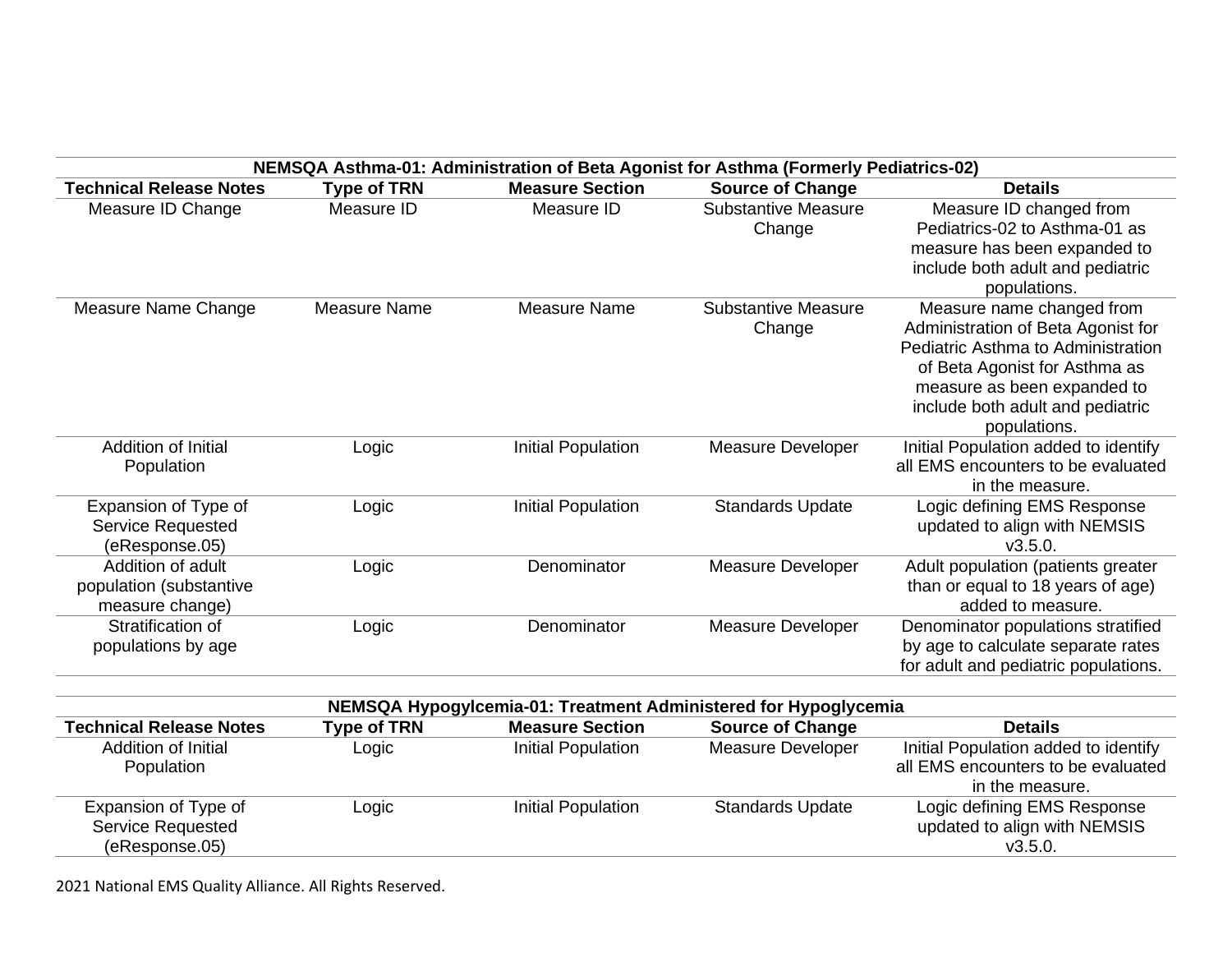| Addition of code E13.64<br>"Other specified diabetes | Coding | Initial Population | <b>Measure Developer</b> | eSituation.11 and eSituation.12<br>expanded to include ICD10CM |
|------------------------------------------------------|--------|--------------------|--------------------------|----------------------------------------------------------------|
| mellitus with                                        |        |                    |                          | code E13.64 "Other specified                                   |
| hypoglycemia"                                        |        |                    |                          | diabetes mellitus with                                         |
|                                                      |        |                    |                          | hypoglycemia."                                                 |
| Expansion of eVitals.18                              | Logic  | Initial Population | <b>Standards Update</b>  | Text option "low" added to                                     |
| <b>Blood Glucose Level</b>                           |        |                    |                          | eVitals.18 Blood Glucose Level.                                |
| Stratification of                                    | Logic  | Denominator        | <b>Measure Developer</b> | Denominator populations stratified                             |
| populations by age                                   |        |                    |                          | by age to calculate separate rates                             |
|                                                      |        |                    |                          | for adult and pediatric populations.                           |

| NEMSQA Pediatrics-03b: Documentation of Estimated Weight in Kilograms |                    |                              |                            |                                      |
|-----------------------------------------------------------------------|--------------------|------------------------------|----------------------------|--------------------------------------|
| <b>Technical Release Notes</b>                                        | <b>Type of TRN</b> | <b>Measure Section</b>       | <b>Source of Change</b>    | <b>Details</b>                       |
| Measure ID Change                                                     | Measure ID         | Measure ID                   | <b>Substantive Measure</b> | Measure ID changed from              |
|                                                                       |                    |                              | Change                     | Pediatrics-03 to Pediatrics-03b due  |
|                                                                       |                    |                              |                            | to substantive measure change of     |
|                                                                       |                    |                              |                            | addition of denominator exception.   |
| Initial Pseudocode                                                    | Logic              | All                          | <b>Standards Updates</b>   | Initial Pseudocode released due to   |
| Released                                                              |                    |                              |                            | expanded NEMSIS functionality.       |
| Addition of Initial                                                   | Logic              | <b>Initial Population</b>    | <b>Measure Developer</b>   | Initial Population added to identify |
| Population                                                            |                    |                              |                            | all EMS encounters to be evaluated   |
|                                                                       |                    |                              |                            | in the measure.                      |
| Addition of Denominator                                               | Logic              | <b>Denominator Exception</b> | Measure Developer          | Denominator exception added to       |
| Exception (substantive                                                |                    |                              |                            | remove encounters from the           |
| measure change)                                                       |                    |                              |                            | denominator if non-weight-based      |
|                                                                       |                    |                              |                            | medications are administered and     |
|                                                                       |                    |                              |                            | numerator criteria not met.          |

| NEMSQA Respiratory-01: Respiratory Assessment (Formerly Pediatrics-01) |                    |                        |                            |                                    |
|------------------------------------------------------------------------|--------------------|------------------------|----------------------------|------------------------------------|
| <b>Technical Release Notes</b>                                         | <b>Type of TRN</b> | <b>Measure Section</b> | <b>Source of Change</b>    | <b>Details</b>                     |
| Measure ID Change                                                      | Measure ID         | Measure ID             | <b>Substantive Measure</b> | Measure ID changed from            |
|                                                                        |                    |                        | Change                     | Pediatrics-01 to Respiratory-01 as |
|                                                                        |                    |                        |                            | measure has been expanded to       |
|                                                                        |                    |                        |                            | include both adult and pediatric   |
|                                                                        |                    |                        |                            | populations.                       |
| Measure Name Change                                                    | Measure Name       | Measure Name           | <b>Substantive Measure</b> | Measure changed from Pediatric     |
|                                                                        |                    |                        | Change                     | <b>Respiratory Assessment as</b>   |
|                                                                        |                    |                        |                            | measure has been expanded to       |
|                                                                        |                    |                        |                            | include both adult and pediatric   |
|                                                                        |                    |                        |                            | populations.                       |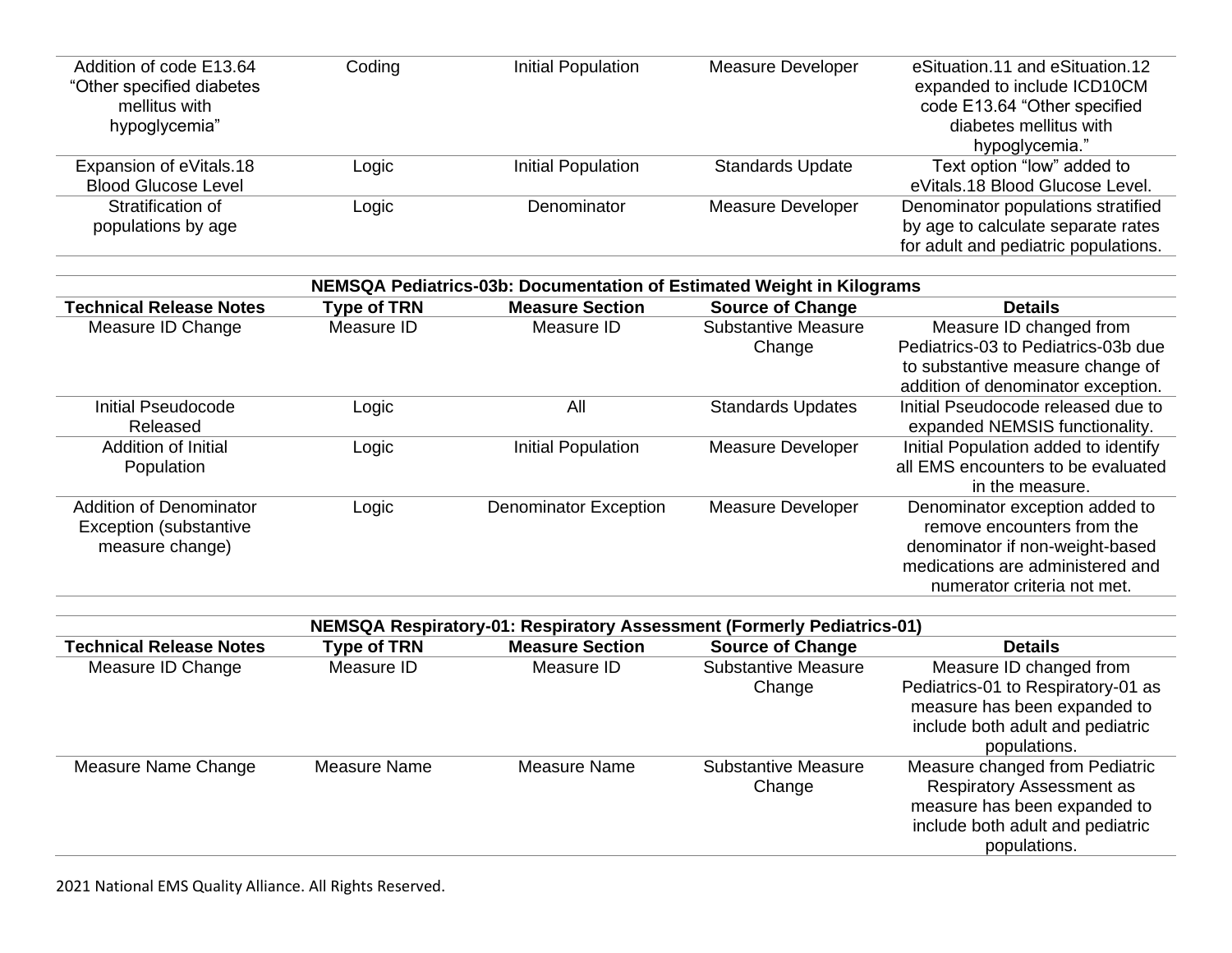| <b>Addition of Initial</b><br>Population                         | Logic              | <b>Initial Population</b>                                                                         | <b>Measure Developer</b> | Initial Population added to identify<br>all EMS encounters to be evaluated<br>in the measure                         |
|------------------------------------------------------------------|--------------------|---------------------------------------------------------------------------------------------------|--------------------------|----------------------------------------------------------------------------------------------------------------------|
| Addition of code J98.9<br>"Respiratory disorder,<br>unspecified" | Coding             | <b>Initial Population</b>                                                                         | <b>Measure Developer</b> | eSituation.11 and eSituation.12<br>expanded to include ICD10CM<br>code J98.9 "Respiratory disorder,<br>unspecified." |
| Expansion of Type of<br>Service Requested<br>(eResponse.05)      | Logic              | <b>Initial Population</b>                                                                         | <b>Standards Update</b>  | Logic defining EMS Response<br>updated to align with NEMSIS<br>V3.5.0.                                               |
| Addition of adult<br>population (substantive<br>measure change)  | Logic              | Denominator                                                                                       | <b>Measure Developer</b> | Adult population (patients greater<br>than or equal to 18 years of age)<br>added to measure.                         |
| Stratification of<br>populations by age                          | Logic              | Denominator                                                                                       | Measure Developer        | Denominator populations stratified<br>by age to calculate separate rates<br>for adult and pediatric populations.     |
|                                                                  |                    |                                                                                                   |                          |                                                                                                                      |
| <b>Technical Release Notes</b>                                   | <b>Type of TRN</b> | NEMSQA Seizure-02: Patient Received Intervention for Status Epilepticus<br><b>Measure Section</b> | <b>Source of Change</b>  | <b>Details</b>                                                                                                       |
| Addition of Initial<br>Population                                | Logic              | Initial Population                                                                                | <b>Measure Developer</b> | Initial Population added to identify<br>all EMS encounters to be evaluated<br>in the measure.                        |
| Expansion of Type of<br>Service Requested<br>(eResponse.05)      | Logic              | <b>Initial Population</b>                                                                         | <b>Standards Update</b>  | Logic defining EMS Response<br>updated to align with NEMSIS<br>V3.5.0.                                               |
| Stratification of<br>populations by age                          | Logic              | Denominator                                                                                       | Measure Developer        | Denominator populations stratified<br>by age to calculate separate rates<br>for adult and pediatric populations.     |

| NEMSQA Stroke-01: Suspected Stroke Patient Receiving Prehospital Stroke Assessment |                    |                        |                          |                                      |
|------------------------------------------------------------------------------------|--------------------|------------------------|--------------------------|--------------------------------------|
| <b>Technical Release Notes</b>                                                     | <b>Type of TRN</b> | <b>Measure Section</b> | <b>Source of Change</b>  | <b>Details</b>                       |
| Addition of Initial                                                                | Logic              | Initial Population     | <b>Measure Developer</b> | Initial Population added to identify |
| Population                                                                         |                    |                        |                          | all EMS encounters to be evaluated   |
|                                                                                    |                    |                        |                          | in the measure.                      |
| Expansion of Type of                                                               | Logic              | Initial Population     | <b>Standards Update</b>  | Logic defining EMS Response          |
| Service Requested                                                                  |                    |                        |                          | updated to align with NEMSIS         |
| (eResponse.05)                                                                     |                    |                        |                          | V3.5.0.                              |
|                                                                                    |                    |                        |                          |                                      |

| NEMSQA Trauma-01: Injured Patients Assessed for Pain |                    |                        |                         |         |
|------------------------------------------------------|--------------------|------------------------|-------------------------|---------|
| <b>Technical Release Notes</b>                       | <b>Type of TRN</b> | <b>Measure Section</b> | <b>Source of Change</b> | Details |

2021 National EMS Quality Alliance. All Rights Reserved.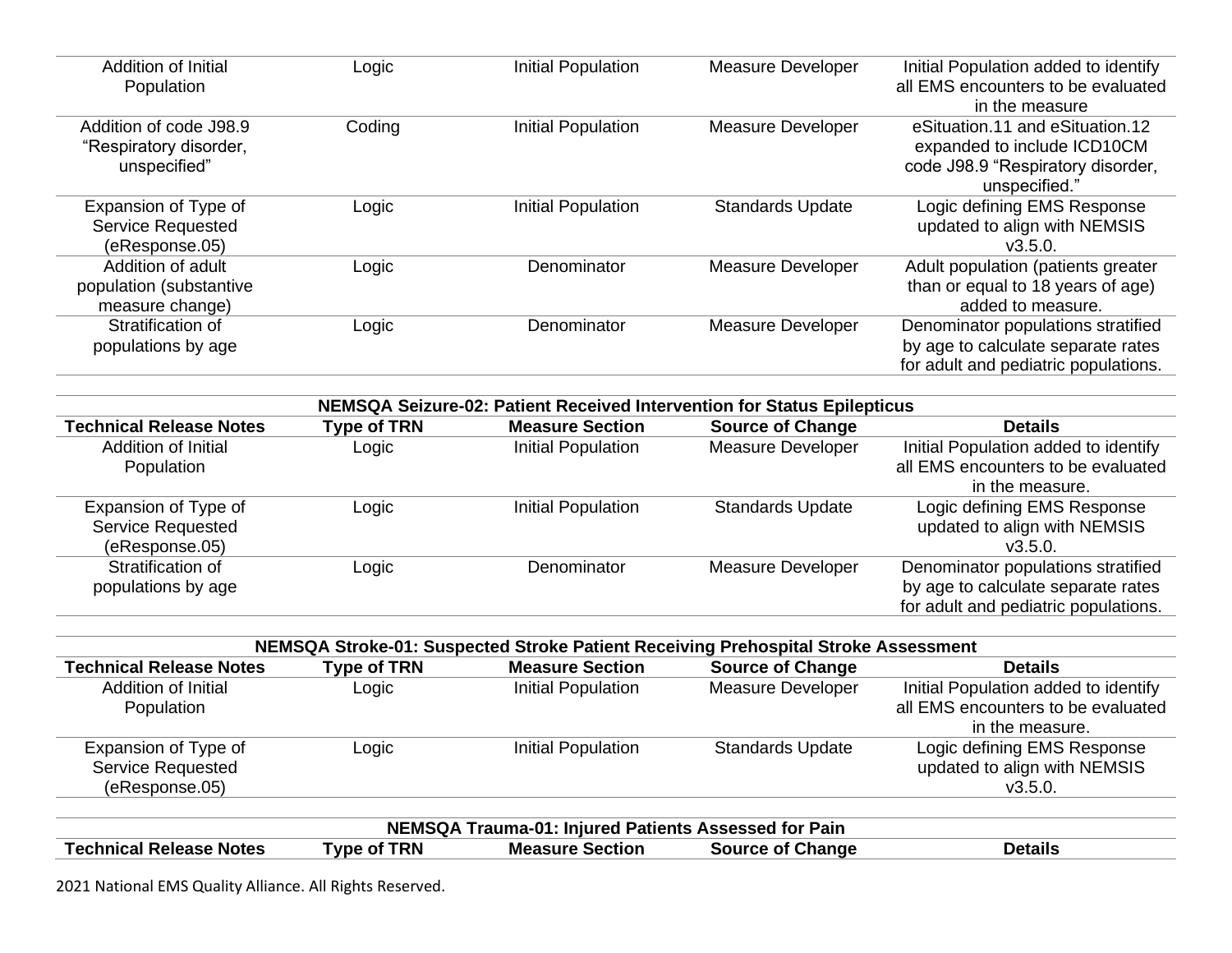| Tachnical Ralassa Notas        | Tyne of TRN        | Maasura Saction                                                         | Source of Change         | Dataile                                                                    |
|--------------------------------|--------------------|-------------------------------------------------------------------------|--------------------------|----------------------------------------------------------------------------|
|                                |                    | NEMSQA Trauma-04: Trauma Patients Transferred to Trauma Center          |                          |                                                                            |
|                                |                    |                                                                         |                          |                                                                            |
|                                |                    |                                                                         |                          | for adult and pediatric populations.                                       |
| populations by age             |                    |                                                                         |                          | by age to calculate separate rates                                         |
| Stratification of              | Logic              | Denominator                                                             | <b>Measure Developer</b> | Denominator populations stratified                                         |
|                                |                    |                                                                         |                          | elements.                                                                  |
|                                |                    |                                                                         |                          | eDisposition28 and eDisposition30                                          |
|                                |                    |                                                                         |                          | v3.5.0. Now includes                                                       |
| logic definition               |                    |                                                                         |                          | updated to align with NEMSIS                                               |
| <b>Redefined EMS Transport</b> | Logic              | <b>Initial Population</b>                                               | <b>Standards Update</b>  | Logic defining EMS Transport                                               |
| (eResponse.05)                 |                    |                                                                         |                          | V3.5.0.                                                                    |
| Service Requested              |                    |                                                                         |                          | updated to align with NEMSIS                                               |
| Expansion of Type of           | Logic              | <b>Initial Population</b>                                               | <b>Standards Update</b>  | Logic defining EMS Response                                                |
|                                |                    |                                                                         |                          | in the measure.                                                            |
| Population                     |                    |                                                                         |                          | all EMS encounters to be evaluated                                         |
| Addition of Initial            | Logic              | <b>Initial Population</b>                                               | <b>Measure Developer</b> | Initial Population added to identify                                       |
| <b>Technical Release Notes</b> | <b>Type of TRN</b> | <b>Measure Section</b>                                                  | <b>Source of Change</b>  | <b>Details</b>                                                             |
|                                |                    | NEMSQA Trauma-03: Effectiveness of Pain Management for Injured Patients |                          |                                                                            |
|                                |                    |                                                                         |                          |                                                                            |
|                                |                    |                                                                         |                          | for adult and pediatric populations.                                       |
| populations by age             |                    |                                                                         |                          | by age to calculate separate rates                                         |
| Stratification of              | Logic              | Denominator                                                             | <b>Measure Developer</b> | Denominator populations stratified                                         |
|                                |                    |                                                                         |                          | elements.                                                                  |
|                                |                    |                                                                         |                          | eDisposition28 and eDisposition30                                          |
|                                |                    |                                                                         |                          | v3.5.0. Now includes                                                       |
| logic definition               |                    |                                                                         |                          | updated to align with NEMSIS                                               |
| <b>Redefined EMS Transport</b> | Logic              | <b>Initial Population</b>                                               | <b>Standards Update</b>  | Logic defining EMS Transport                                               |
| (eResponse.05)                 |                    |                                                                         |                          | V3.5.0.                                                                    |
| <b>Service Requested</b>       |                    |                                                                         |                          | updated to align with NEMSIS                                               |
| Expansion of Type of           | Logic              | <b>Initial Population</b>                                               | <b>Standards Update</b>  | Logic defining EMS Response                                                |
| Population                     |                    |                                                                         |                          | in the measure.                                                            |
|                                | Logic              | Initial Population                                                      | <b>Measure Developer</b> | Initial Population added to identify<br>all EMS encounters to be evaluated |
| <b>Addition of Initial</b>     |                    |                                                                         |                          |                                                                            |

| <b>Technical Release Notes</b> | <b>Type of TRN</b> | <b>Measure Section</b> | <b>Source of Change</b>  | <b>Details</b>                       |
|--------------------------------|--------------------|------------------------|--------------------------|--------------------------------------|
| Initial Pseudocode             | Logic              | All                    | <b>Standards Updates</b> | Initial Pseudocode released due to   |
| Released                       |                    |                        |                          | expanded NEMSIS functionality.       |
| Addition of Initial            | Logic              | Initial Population     | Measure Developer        | Initial Population added to identify |
| Population                     |                    |                        |                          | all EMS encounters to be evaluated   |
|                                |                    |                        |                          | in the measure.                      |